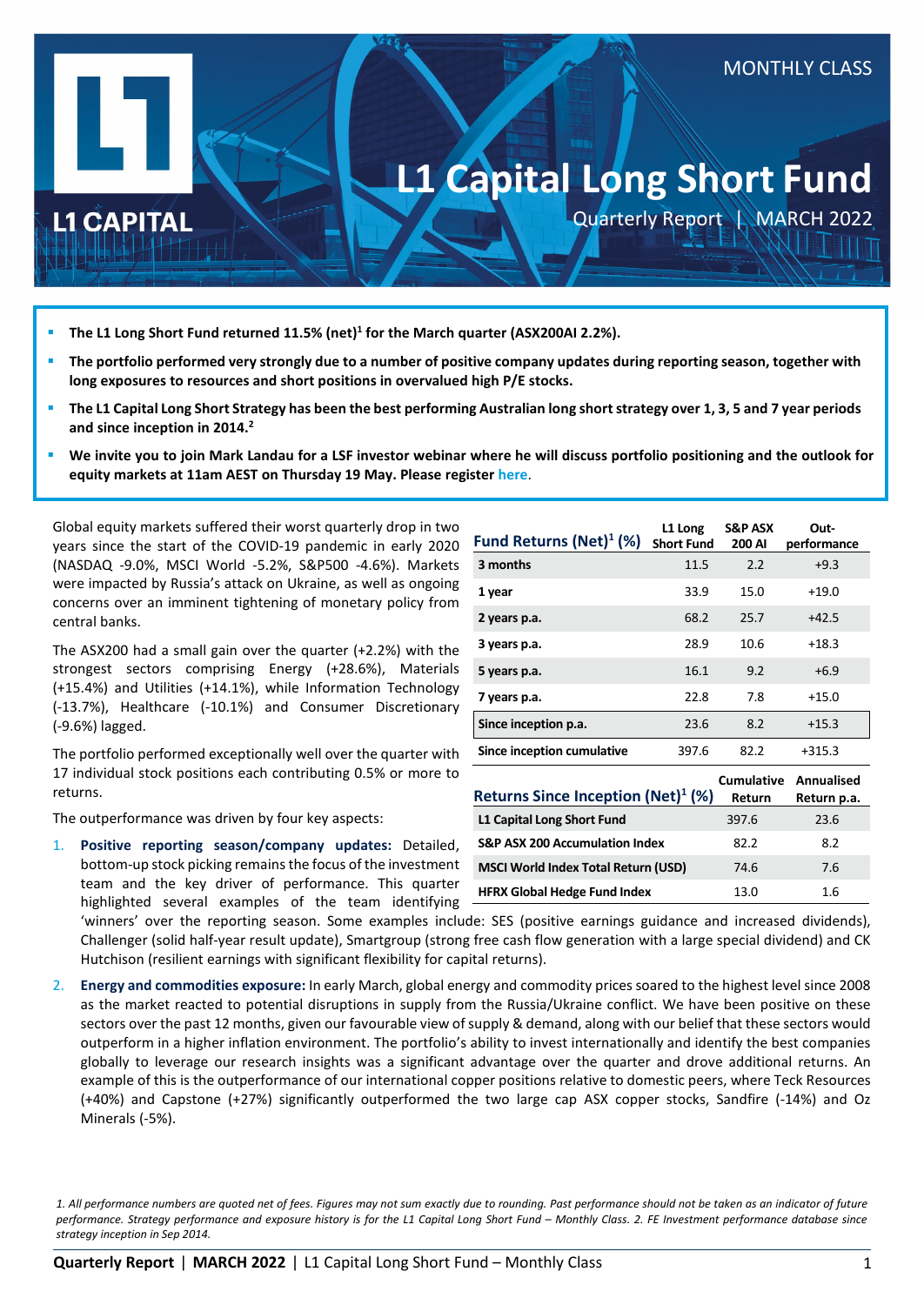

# L1 Capital Long Short Fund **Quarterly Report | MARCH 2022** MONTHLY CLASS

3. **Shorts in COVID-19 'winners' and ultra-high P/E stocks:** Our short positions have been very strong contributors to returns over the quarter and the past 12 months. Two areas we have been short are high-multiple, concept stocks that are many years away from profitability and consumer discretionary companies that have been significant COVID-19 beneficiaries. The companies we shorted had major negative catalysts, such as a large sales or earnings miss or new competitive threats that were not expected by shareholders.

Ultra-high P/E stocks have de-rated significantly as interest rates have risen and the market has (finally!) focused on profitability and cash generation. Despite this correction, we continue to see ongoing downside risk in many of these names. Figure 1 shows the Goldman Sachs Non-Profitable Tech Index. While the index has corrected sharply in 2022, it remains well above pre-COVID-19 levels. For some technology businesses there has been a step change in user adoption and growth through this period, which supports a higher valuation, however, there are many other examples of lower-quality names where tailwinds have been transitory in nature and where we see expensive share prices, combined with decelerating trends presenting large downside risk. If these share prices were to return to their pre-covid peak levels, it would imply a further 30% downside to these shares (despite already falling 50% since Feb 2021).



#### **Figure 1: Performance of the GS Non-Profitable Tech Basket (indexed to 100)**

From a consumer discretionary standpoint, there are numerous COVID-19 'winners' where the share prices have more than doubled in the last two years but their business models have not structurally improved. Our view was that the market had not appropriately reflected a normalisation in demand for these companies as economies re-open, stimulus measures roll-off and inflation impacts become more pronounced. We have started to see this play out in several of our short positions such as Peloton, Logitech and Williams Sonoma which each fell more than 30% while we were short the stock.

4. **Mergers and Acquisitions:** We have written extensively about our optimistic expectations for the M&A cycle and how we expected this to be a tailwind for the portfolio given our skew to undervalued companies that have strategic appeal. The portfolio benefitted from two takeover offers during the quarter: CIMIC received a bid from its parent company HOCHTIEF at a 33% premium, while Turquoise Hill received a bid from its majority shareholder, Rio Tinto, at a 32% premium. We continue to remain positive on the M&A cycle with numerous industry data points indicating deal pipelines at or above 2021 levels which was a record year for M&A. Current geopolitical tensions may dampen near-term deal volume, however, we expect this to rebound quickly as markets stabilise.

For further information on individual stocks positions that contributed to performance over the quarter, please refer to page 6.

*Source: Goldman Sachs as at 31 Mar 2022.*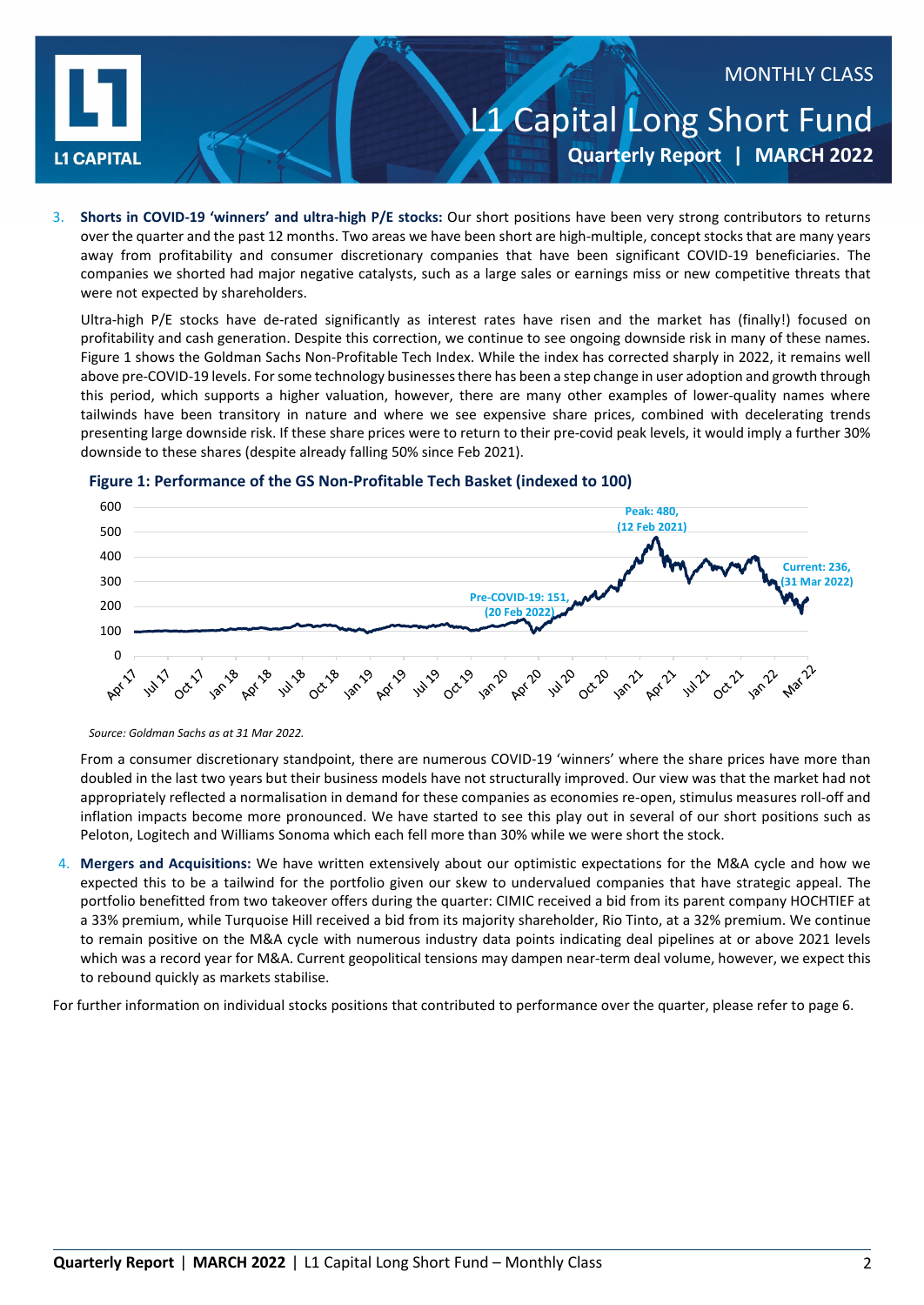

# **L1 Capital Long Short Fund** Quarterly Report | MARCH 2022

#### **Portfolio positioning**

We build our portfolio on a 'bottom-up' basis from our company and industry research (selecting stocks that represent the best combination of value and quality). However, when we step back and look at the major themes and opportunity sets we see at present, they broadly fall into four key themes:

#### **1. U.S. Sports Betting and Gaming (e.g. Flutter and Entain)**

This part of our portfolio has underperformed over the last six months, with the market concerned about two key aspects 1) impacts from the upcoming U.K. regulatory review, and 2) competitive intensity in the U.S. sports betting market.

The U.K. regulatory review has been ongoing for more than two years and has been a significant overhang on U.K. listed gaming stocks. A Government white paper is due to be published in May 2022 which will provide much needed clarity for the industry. While the market is focused on near-term uncertainty regarding the impact, what is overlooked is that U.K. revenues are only a minority of both Flutter and Entain's revenues (~29% for Flutter and ~21% for Entain). We factor in a material impact from adverse regulation in our base case, however, we still see compelling value in both stocks given their strong global growth profile.

On the U.S. sports betting and gaming side, irrational promotions by some players over the NFL season in Q4 2021 raised concerns about the long-term viability and profitability of the industry. We have seen promotion levels moderate considerably in 2022 and even with a highly competitive market, we believe Flutter and Entain are best placed to succeed versus peers. Both companies have the best technology and most efficient operations in terms of customer acquisition costs ('CAC') relative to long-term customer value ('LTV') which sets them up to be profitable in the U.S. market in the next 12-18 months, well ahead of competitors. Flutter and Entain also have the ability to fund U.S. growth from their highly cash generative European and Australian businesses without the need to raise external capital.

We are incredibly excited about the U.S. market with huge structural growth forecasted over the next few years. The market more than doubled in 2021 (growing from US\$3b to US\$8b between 2020 to 2021) and is expected to be larger than ~US\$20b by 2025 (refer to Figure 2). We expect the market could be close to US\$50b at maturity due to the growth of in-play sports betting and iGaming (which would be more than 6x the size of the U.K., the next largest regulated market). By owning Flutter (FanDuel) and Entain (BetMGM), we own the two leading players in the market, with a combined market share of over 50% across sports betting and iGaming combined (refer to Figure 3). We believe both companies are very undervalued at only ~16x FY23 P/E for Entain and 18x FY23 P/E for Flutter, despite our expectation of extremely strong earnings growth over the next decade.



# **Figure 2: U.S. Sports Betting and iGaming revenue**

*Source: Morgan Stanley Research as at 31 Mar 2022. Source: Rolling six month average estimates. Entain investor presentation.*

We have been positive on both 'new' energy, from tailwinds in electrification, sustainability and decarbonisation, as well as 'old' energy, where we believe there has been structural under-investment in oil supply that is going to exacerbate the tightness of the market over the next 1-2 years. Given the huge share price rally in 'new' energy exposed stocks (lithium/rare earths), we have trimmed and exited most of our exposure in this sector.

We continue to remain very positive on 'old' energy, with our key positions factoring in long-term prices far below what we think is likely. Over the past 18 months, we have talked about our bullish outlook and how, at sub-\$40/barrel, oil prices had reached an extreme low that was unsustainable. This view was very contrarian at the time, and we have seen a shift in consensus sentiment

<sup>35%</sup>  $30%$ **7 FANDUEL (Flutter)** 25% BETMGM (Entain) 20% Competitor 2 15% 10% Competitor 3 Competitor 4 5% **White Proce**r **What's Sep** 21 Nov 21 Dec<sub>211</sub> Aug21

**Figure 3: U.S. Sports Betting and iGaming market share estimate** 

**<sup>2.</sup> Energy (e.g. Santos and Cenovus)**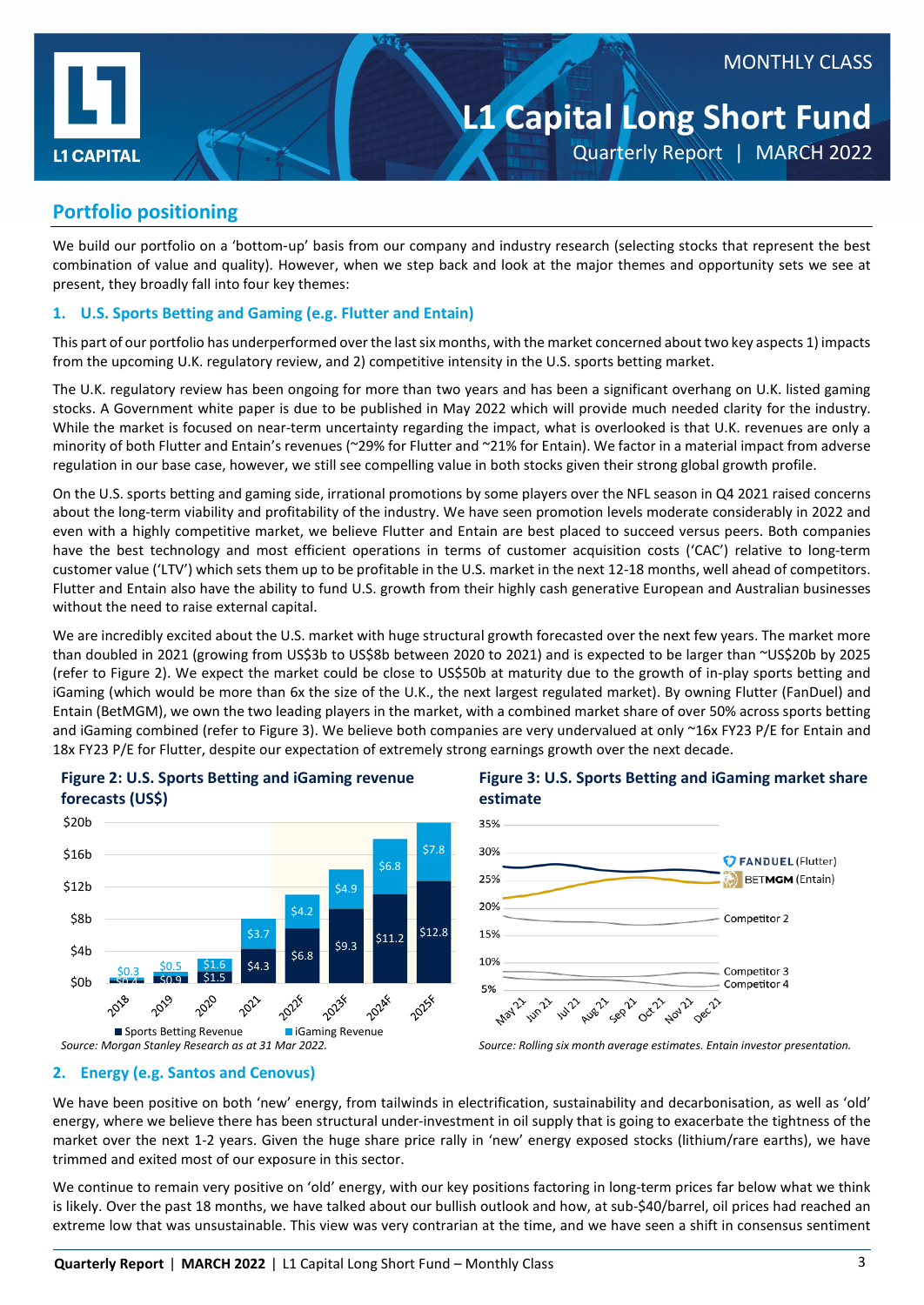

as oil prices have now risen to around ~\$100/barrel. Energy equities remain under-owned, with their weighting in the S&P 500 currently only ~3.9%, far below the ~10% level it averaged from 2007-2014.

We believe prices could remain elevated for much longer than expected. Oil inventories are currently at historical lows, following 20 consecutive months of oil demand being larger than production (refer Figure 4). However, the ability to increase supply remains constrained, with market spare capacity declining significantly, following a decade of under-investment due to lower oil prices, ESG pressure, COVID-related disruptions and pressure to increase cash returns to shareholders. Figure 5 highlights this underinvestment, with capital expenditure spending by the oil majors dropping by roughly ~US\$40b or ~25% in 2020 and 2021 relative to 2019 levels. The Russia/Ukraine conflict adds further risk to supply. Russia is the world's third largest oil producer with the conflict leading to many countries looking to reduce their reliance on Russian exports and prioritise energy security going forward.



#### **Figure 4: Global oil inventory stocks (mb) Figure 5: Oil majors – capital expenditure (US\$b)**



*Source: Kpler, IEA, EIA, JODI, IE Singapore, PAJ, PJK, ARA, Oilchem, Fujairah, Goldman Sachs Global Research. DoDC isthe level required to normalise stocks in days of demand coverage to 2019 levels by 2023.*

#### **3. Vaccine recovery/re-opening (e.g. Qantas and Webjet)**

We believe that vaccine success and the shift of COVID-19 from the pandemic to endemic phase has only been partially reflected in some share prices. As the recovery gains traction and operational momentum accelerates, we expect a valuation re-rating to follow for our reopening positions. Many of these stocks are trading at the same share price as six months ago, however the outlook is far better now and an inflection in operating metrics looks imminent.

*Source: MST Marquee, FactSet.*

Looking at the change in global airline capacity as a proxy for the reopening, Figures 6 and 7 illustrate airline capacity and expected increases over the next few months based on forward bookings. Domestic capacity is currently 15% below 2019 levels, however, forward capacity estimates indicate this should trend above pre-pandemic levels over the next quarter. International airline capacity is ~35% below 2019 levels, with forward capacity estimates expected to see this narrow to roughly 20% over the next few months.

In the U.S., traveller throughput is already at 90% of pre-pandemic levels, with solid forward bookings supporting a continued recovery. This provides a strong leading indicator for the shape of the recovery in Australia over the next six months.



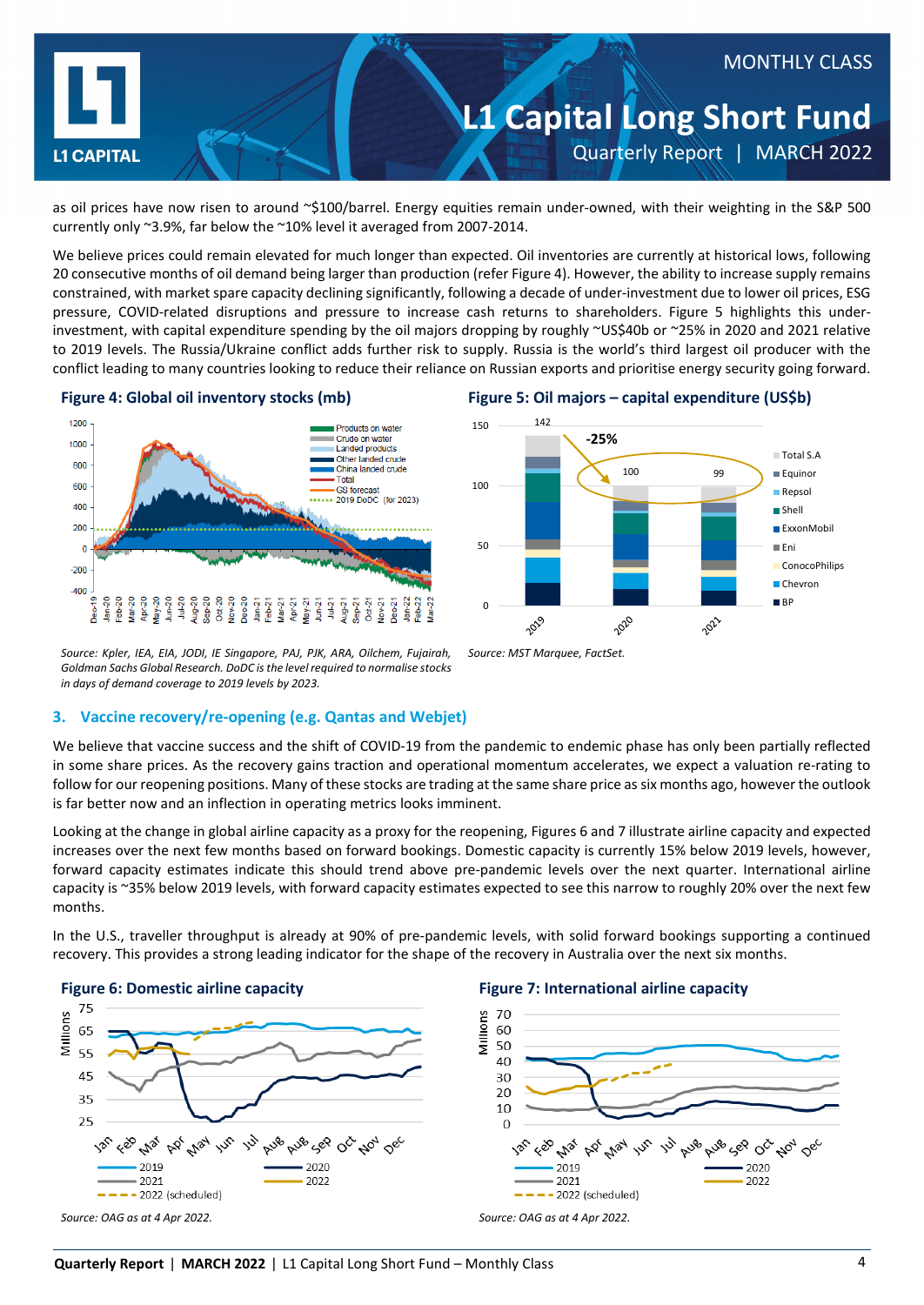

### MONTHLY CLASS

# **L1 Capital Long Short Fund**

Quarterly Report | MARCH 2022

#### **4. Global reflation (e.g. QBE and Hudbay Minerals)**

One year ago, we spoke in detail about our expectation of a large increase in inflation and that we believed inflation would be far higher and more persistent than the consensus view and would overshoot relative to central bank expectations. Figure 8 below shows how extreme this reassessment of inflation expectations has been. Consensus expectations have now quadrupled from ~2% 12 months ago (when we mentioned our expectation of much higher inflation) to close to 8% currently.

We expect the U.S. Federal Reserve (the 'Fed') to raise interest rates aggressively to counter these impacts, with the market currently forecasting 225 basis points of interest rate hikes over the remainder of the year (compared to an expectation 75-100 basis points only a few months ago).

We continue to maintain long positions in gold, commodities, financials and low P/E stocks, along with short positions in ultra-high P/E stocks, which we believe is logical from a pure valuation perspective, but also provides an effective way to hedge against persistent inflationary pressure and a central bank tightening cycle. This portfolio setting is supported by the last extended high inflationary period the market has experienced (1973-1983) where gold, commodities and value stocks dramatically outperformed (as shown in Figure 9).

From a financials perspective, we currently prefer exposure to insurance over banks. Banks will be a clear beneficiary of rising rates with net interest margins likely to benefit, however, we see some offsets from greater competition within the industry (due to the rise of mortgage brokers, non-bank lenders and 'neobanks'), increases in bad debts (from essentially a zero base today) and continued regulatory and capital scrutiny.



**Figure 8: U.S. CPI forecast (consensus) Figure 9: Asset class performance (1973-1983)**



*Source: Bloomberg as at 4 Apr 2022. Source: Datastream, STOXX, Haver Analytics, FRED, Goldman Sachs Global Investment Research.*

#### **Outlook**

We expect equity markets to remain volatile due to geopolitical tensions, the ongoing fragility of global supply chains, reduction in central bank liquidity and increasing interest rates.

We see the challenge facing the Fed as particularly complex in the current environment. The Fed is one of the few central banks in the world that operates under a 'dual mandate' that targets both full employment and price stability relative to most central banks that simply target price stability. Following an unprecedented level of fiscal and monetary support, U.S. employment levels have rebounded strongly and are now back to pre-COVID-19 levels. However, in achieving this outcome, we have Fed policy settings that would be more appropriate in an economic depression, rather than for an over-heated economy facing the highest inflation levels in 40 years. The Fed now (surely) realises it is way behind the curve and had begun to lose credibility in combatting inflation.

As a result, the Fed has begun talking very tough on the measures they are planning to take to combat inflation as a means of restoring credibility and in an attempt to avoid a wages-prices spiral that would be terrible for society and markets in general. This hawkish rhetoric led to a surge in bond yields with the U.S. 10 year yield rising 80 basis points over the quarter (Figure 10).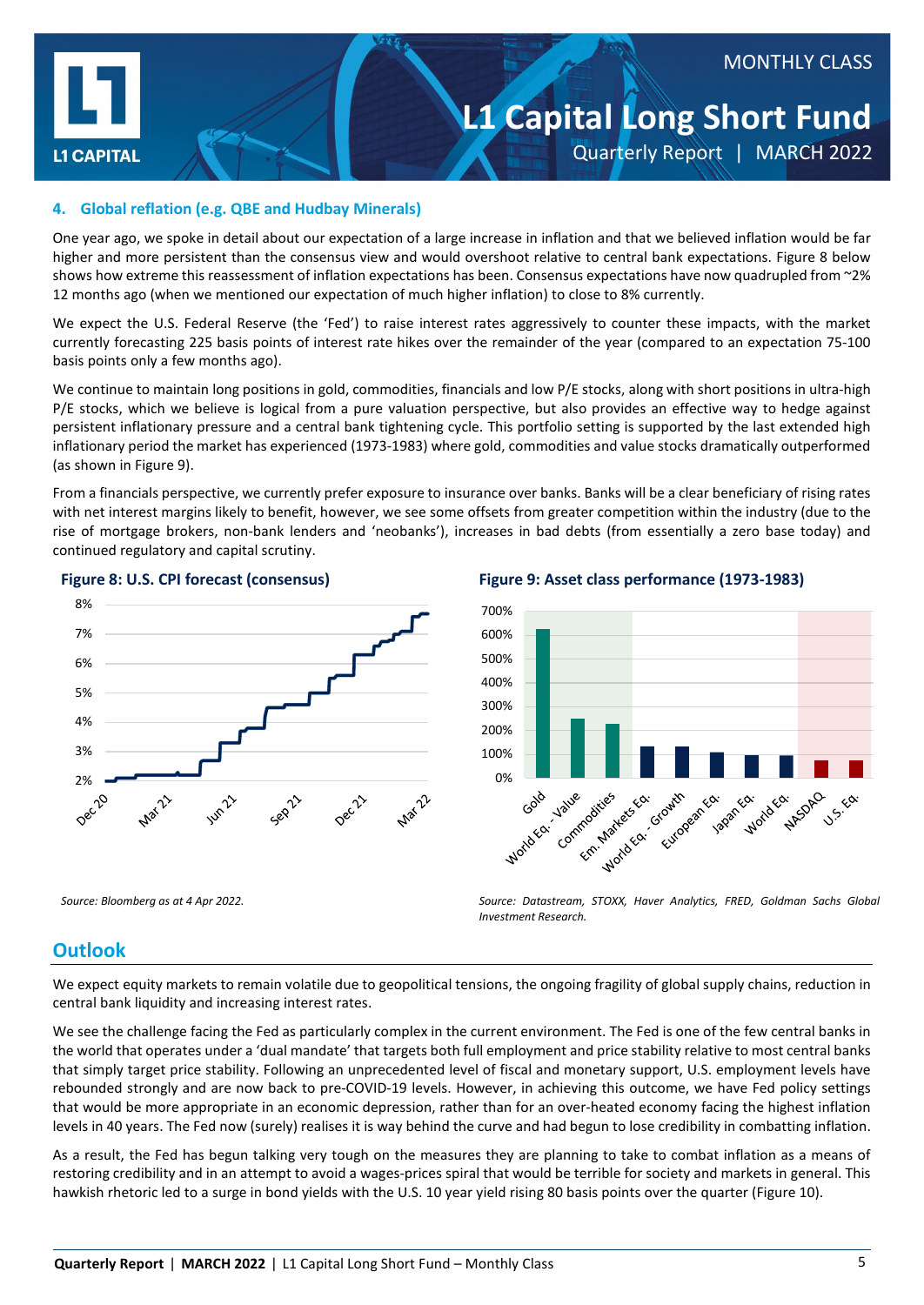

The risk for the Fed is that by falling behind the curve and now having to over-compensate with a more aggressive and sudden tightening path, they do more damage to business and consumer confidence and ultimately trigger a stagflationary period, which is essentially the worst of all economic worlds – low or negative real economic growth combined with persistently high inflation. Bond markets have reflected some of this risk, with 2-year bond yields moving above 10-year bond yields (i.e. yield curve inversion) (refer to Figure 11). Yield curve inversion has historically been viewed as a strong indicator that tighter monetary policy will slow growth, potentially leading to an economic recession. This historical relationship does not always hold true, but is an important flag for investors to do more research to assess the likelihood of going into a recession.

It may still be possible for the Fed to achieve a 'soft-landing' (i.e. moderating inflation without destroying economic growth), however, the execution risks are clearly heightened, particularly when overlaying geopolitical risks from the Russia/Ukraine conflict, ongoing supply chain disruptions, political gridlock in the U.S. and lingering COVID-19 restrictions and lockdowns in China.







*Source: Bloomberg. Source: Bloomberg.*

We believe the above factors raise the prospect of more modest index returns over the coming years, however, we continue to remain very positive about the outlook for the portfolio. Periods of heightened market volatility, while unnerving, typically present us with outstanding opportunities to generate alpha for our investors as stock prices disconnect from fundamental valuations.

Given our expectation of more muted market returns, we think bottom-up stock picking will become an even more important driver of returns for all investors going forward (making our rigorous company research even more valuable). In addition to this, we believe the portfolio's ability to adjust exposure to reflect the prevailing risk-reward of the market, to short stocks that are overvalued and to exploit insights overseas (not just in Australia) enables us to deliver attractive returns despite the more difficult market backdrop.

## **Key stock contributors for the quarter**

**Teck Resources (Long +40%)** performed well following a strong earnings quarter driven by increasing commodity prices and an acceleration in the company's copper production profile. Teck continues to progress the construction of one of the world's largest copper mines (QB2), which is expected to reach commercial production in late 2022. This comes at a time when the world continues to become short copper due to ongoing grade declines at major copper mines globally combined with medium-term demand support from expansion of the electricity grid in the developing world, along with the structural shift to electric vehicles. Teck has been a very strong performer for the portfolio and with the share price quadrupling over the past two years we decided to exit the position during the quarter.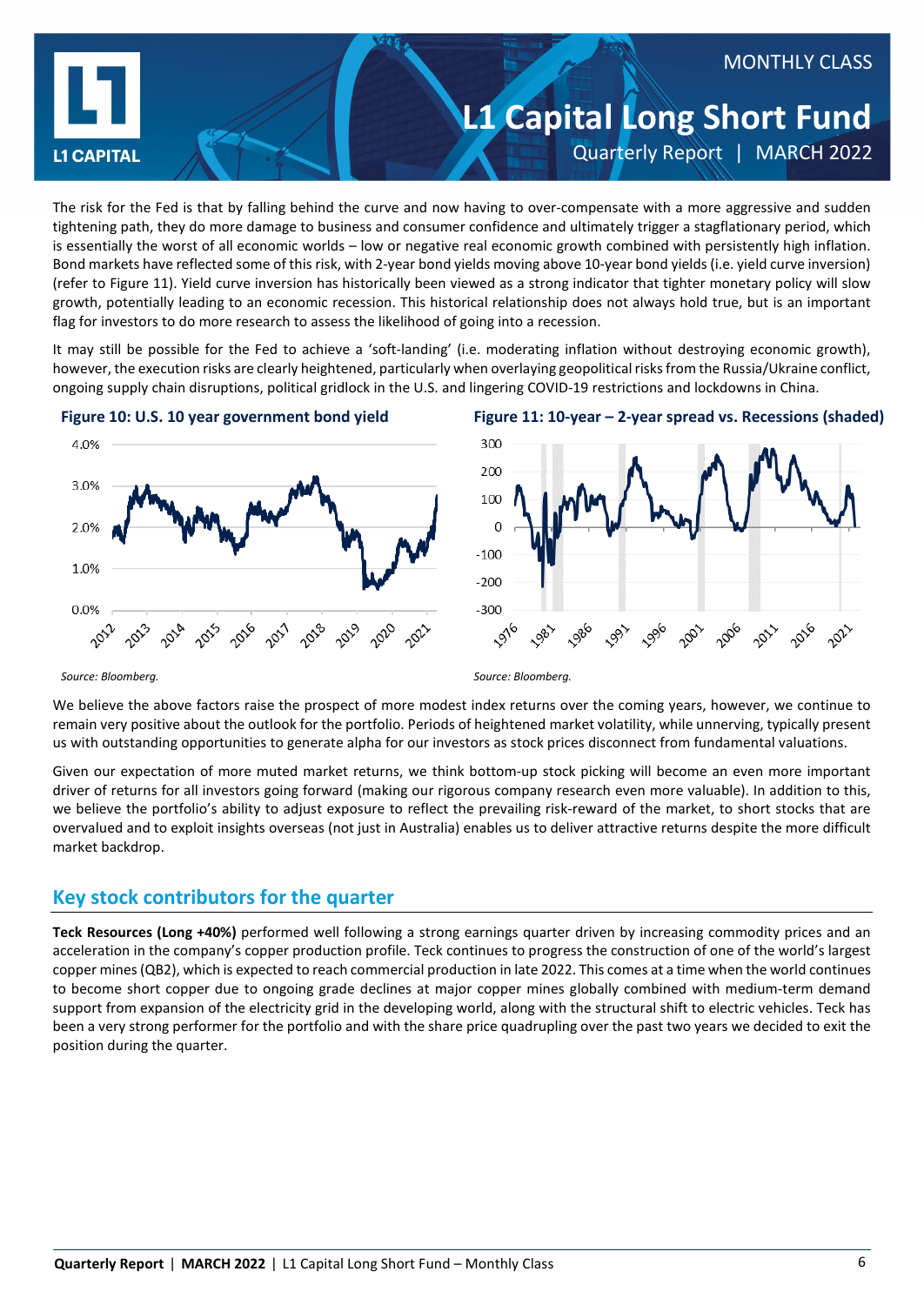

#### MONTHLY CLASS

# **L1 Capital Long Short Fund** Quarterly Report | MARCH 2022

**Shopify (Short -51%)** is a Canadian software company that enables small and medium size businesses to easily manage an online shopfront. The company performed extremely well during COVID-19 as businesses moved to an online model, driving up subscriptions, and consumers shopped more online, driving up payment volumes. We began shorting Shopify in December 2021 at ~\$1,360 per share, a price which we saw as very overvalued despite some demonstrable strengths at the company. There were also growing risks of a significant slow-down in Shopify's growth in 2022 from a general economic re-opening and from the emergence of well-funded copycat platforms. Shopify, like many ultra-high P/E stocks, also de-rated as a result of higher bond yields which essentially reduce the present value of 'long duration' cashflows (that are many years or decades in the future). In February, the share price fell 28% with the company announcing disappointing revenue results and admitting that growth will be challenging in 2022 on the back of lower advertising revenue as reopening activity and stimulus dissipated. We covered our short at around US\$880 per share, locking in a ~35% profit on the short position.

**Worley (Long +21%)** shares rose during the quarter due to the continued recovery in oil prices and sentiment to the oil services sector. At its half year result, Worley also noted its backlog and headcount were starting to re-build after a COVID disrupted 2020 and 2021. With a renewed focus on energy security, oil prices above \$100/barrel and multiple years of under-investment, we believe Worley's conventional energy business should start to see tailwinds in capex spending over the next 12 months. In addition, Worley is uniquely positioned to benefit from the global energy transition and the significant industry investment that is likely to be made in hydrogen, carbon capture and renewable energy. We believe Worley is in the early stages of the pivot to 'green' energy opportunities, with the market incorrectly viewing the stock as a structurally challenged oil and gas engineering contractor.

**Santos (Long +23%)** rallied in line with the strong oil price and on the back of completing its merger with Oil Search in late 2021. We retained our interest in Oil Search, which has now converted into Santos shares post-merger. In our view, the combined business, led by the highly regarded Santos management team, is well placed to outperform. Key upside drivers include strong organic cashflow generation supported by high oil and gas prices, the potential to deliver merger synergies above guidance and catalysts from partial asset sales in both Papua New Guinea and Alaska.

**CIMIC (Long +30%)** shares rallied following a takeover offer from its majority shareholder HOCHTIEF at \$22 per share, a ~33% premium to the unaffected share price. CIMIC has a dominant market position in the delivery of large-scale infrastructure projects, with the majority of its construction work linked to government projects with favourable exposure to post-COVID-19 infrastructure spending increases. We elected to exit our position given the share price was trading in line with the offer price and we did not expect any competing bid to emerge.

**Rio Tinto** (**Long +19%)** shares performed strongly after announcing record FY21 results that were underpinned by rising prices in iron ore, aluminium and copper. Rio Tinto is structured across four main segments, namely: iron ore, aluminium, copper and minerals, with iron ore remaining its key exposure and accounting for over 60% of revenue. We continue to believe the company is undervalued, trading on an FY22 P/E of only ~7x and offering a fully-franked dividend yield close to 10%. Rio Tinto also has further tailwinds from a positive commodity price backdrop given the supply disruptions from the Russia/Ukraine conflict and the likelihood of economic stimulus from the Chinese government.

**SES (Long +18%)** shares rallied over the quarter after the company announced the receipt of a US\$170m payment from Verizon to accelerate U.S. C-band clearing (which facilitates the rollout of 5G in the U.S.). This was one of the monetisation opportunities we highlighted in our previous reports. SES also announced an agreement to acquire DRS Global Enterprise Solutions, a retailer of satellite services to the U.S. government. We think the deal has sound strategic logic and will be highly EPS accretive over time. We believe SES remains extremely undervalued due to the limited value that the market currently ascribes to the scheduled C-band spectrum payments. SES is set to receive a further ~US\$2.4b in cash payments (after tax) over the next two years, amounting to ~60% of the company's current market cap.

**Turquoise Hill (Long +80%)** is a mining company focused principally on the development of the Oyu Tolgoi copper-gold mine in southern Mongolia, which is expected to become a top tier copper producer by 2024/2025. During March, Rio Tinto, the majority shareholder in Turquoise Hill, made a C\$2.7b cash offer (C\$34.00 per share, a 32% premium on the pre-offer share price) to buy out minority shareholders, seeking full control of the operation. We have followed the Oyu Tolgoi project closely for many years as it is one of the most exciting copper developments globally, however, it has been impacted by several cost blow-outs, construction delays and disputes with the Mongolian Government. In late January, the Government of Mongolia reached an agreement with Rio Tinto and Turquoise Hill to move the project forward, resetting the relationship between the partners. We saw the agreement as a significant milestone to clear the path forward for project completion. The offer from Rio Tinto reaffirms our constructive view on Oyu Tolgoi, as well as our positive view on long-term copper demand.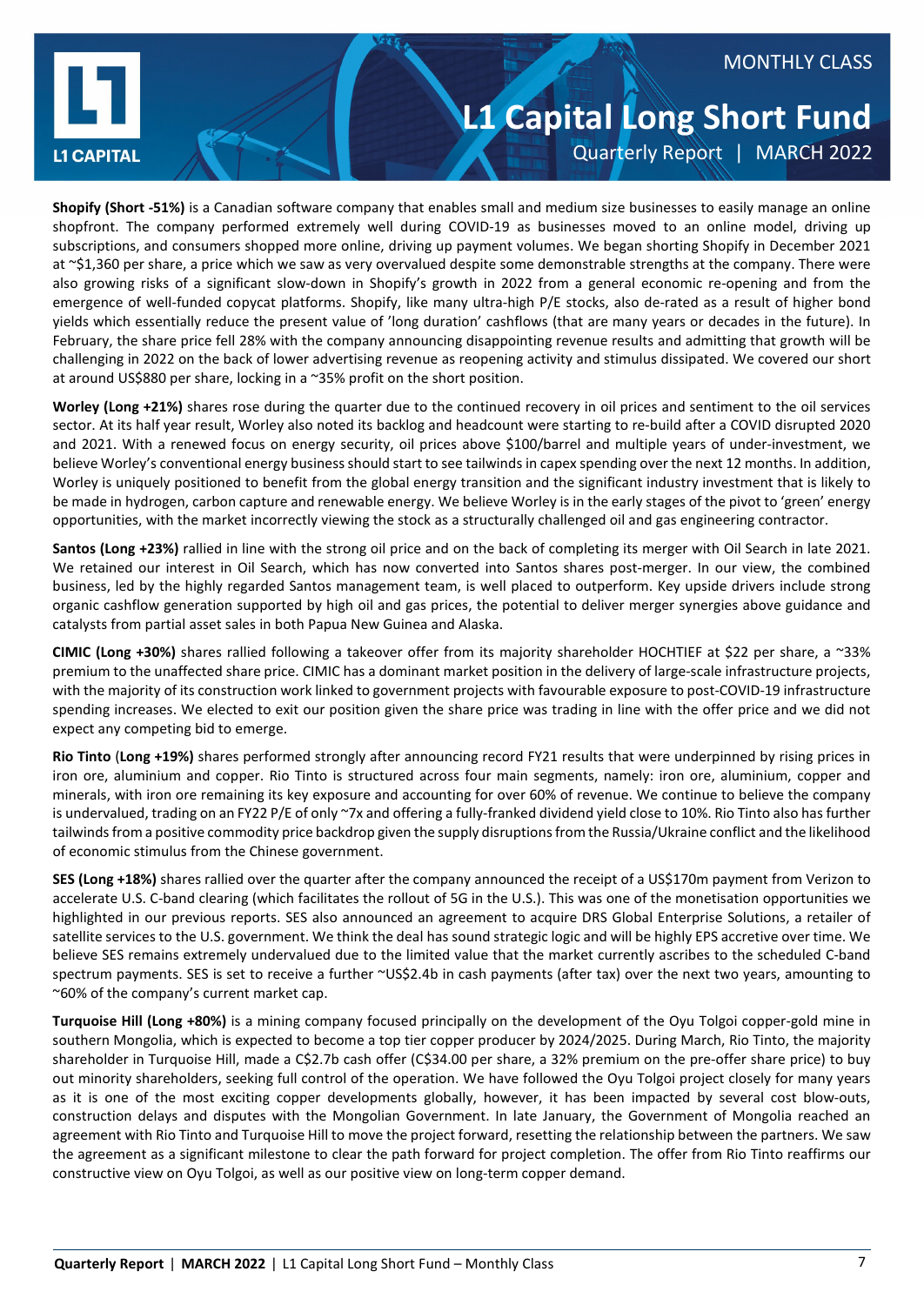

#### MONTHLY CLASS

# **L1 Capital Long Short Fund** Quarterly Report | MARCH 2022

#### **Key stock detractor for the quarter**

**Flutter (Long -24%)** shares fell after reporting U.K. and Ireland earnings below consensus expectations as well as flagging a potential £60m revenue impact from its Russia and Ukraine operations due to the current conflict. The softer performance in the U.K. and Ireland was primarily driven by adverse sports results during the final quarter and from the pro-active implementation by Flutter of safer gambling measures ahead of the U.K. gambling regulatory review (due to be released in May 2022). As the leading player in the market, we believe Flutter is taking early action to mitigate the potential impact from the review. We continue to believe clarity on the regulatory outcome will ultimately remove a key overhang on the stock.

On the U.S. sports betting and gaming side, there were numerous comments across the industry on the ramp up in competitive intensity and increase in acquisition costs for customers over the key NFL season. Flutter's U.S. operations, comprising FanDuel and FOX Bet, generated ~50% more revenue in FY21 than its nearest competitor but at half the estimated EBITDA losses (Flutter incurs temporary losses due to ramp up investment in newly opened states). The company outlined a blended U.S. customer acquisition cost ('CAC') of ~US\$291 per customer and a payback of 1.2x by the end of year 1 and reaffirmed its target to be EBITDA positive in the U.S. in 2023. This gives us confidence that despite strong competition, Flutter remains best-placed to achieve profitability ahead of competitors and will continue to consolidate its leading position in the U.S. sports betting market. Trading on only 18x consensus FY23 P/E, we think Flutter remains significantly undervalued given the decade of strong growth the company has ahead of it. We have used the recent share price fall to add to our position.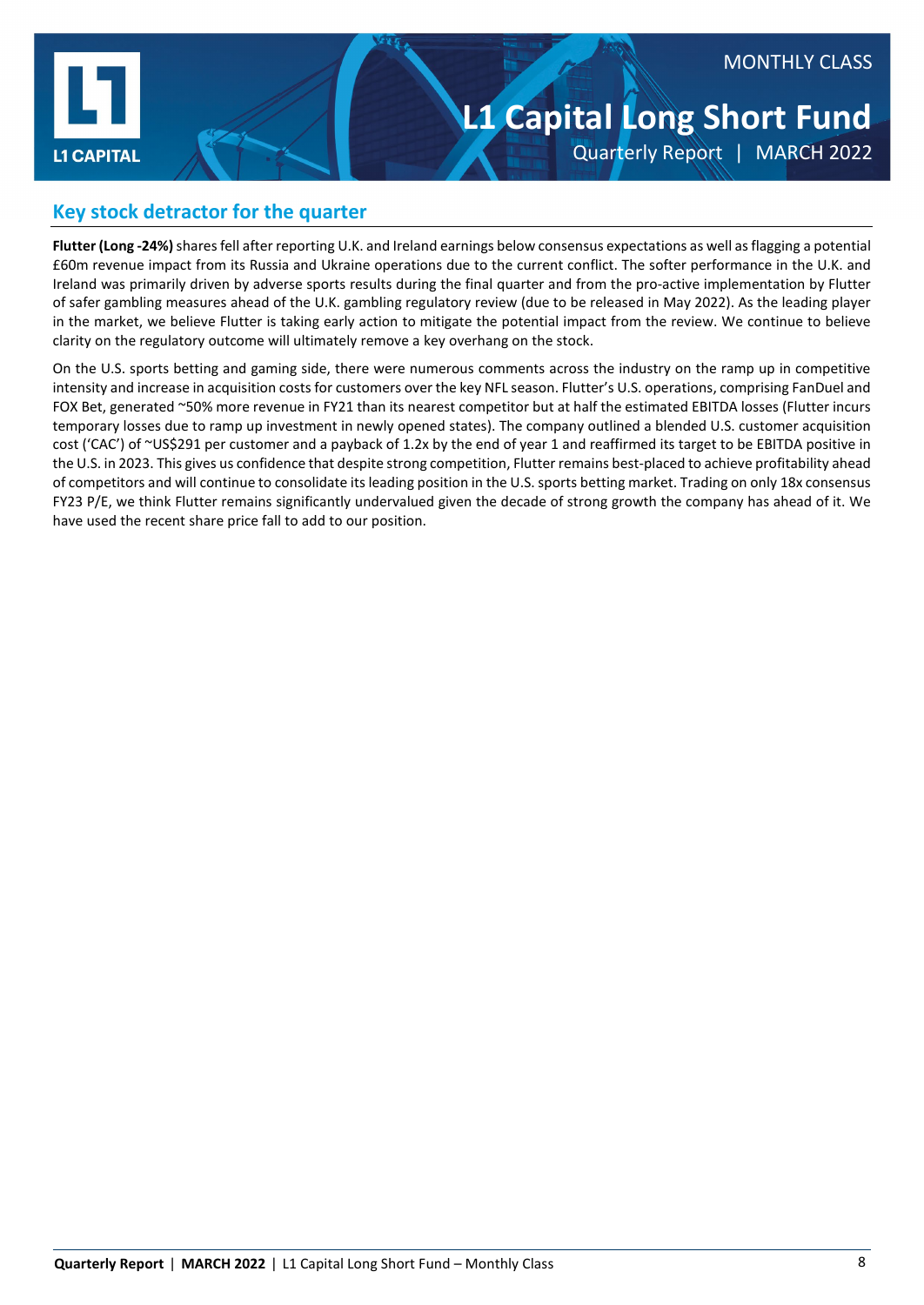

## Monthly Class

# **L1 Capital Long Short Fund**

Quarterly Report | MARCH 2022

#### **Fund Returns (Net)3 (%)**

|      | Jan                      | Feb    | Mar     | Apr   | May    | Jun    | Jul    | Aug               | Sep    | Oct    | Nov    | <b>Dec</b> | Year    |
|------|--------------------------|--------|---------|-------|--------|--------|--------|-------------------|--------|--------|--------|------------|---------|
| 2014 | $\overline{\phantom{0}}$ |        |         |       |        |        |        | $\qquad \qquad -$ | (2.42) | 3.03   | 2.85   | 1.61       | 5.07    |
| 2015 | 0.59                     | 9.14   | 2.42    | 1.71  | 3.73   | (0.86) | 3.30   | 2.06              | 5.51   | 8.49   | 8.11   | 4.61       | 60.52   |
| 2016 | 5.81                     | 0.59   | 5.47    | 2.46  | 2.78   | (0.89) | 3.22   | 3.92              | 0.46   | (0.13) | 0.55   | 2.22       | 29.61   |
| 2017 | 2.51                     | 1.87   | 3.15    | 1.03  | 4.18   | 1.70   | 2.62   | 1.69              | 1.93   | 2.54   | 0.89   | 3.56       | 31.40   |
| 2018 | 0.56                     | (0.47) | (1.64)  | 1.62  | (3.76) | (6.29) | 0.82   | (5.92)            | (2.12) | (3.98) | (2.60) | (6.06)     | (26.40) |
| 2019 | 4.35                     | 5.15   | 0.22    | 2.84  | (2.78) | 3.85   | 1.18   | 0.44              | 2.61   | 3.37   | 0.32   | 2.22       | 26.20   |
| 2020 | (7.81)                   | (7.10) | (23.02) | 22.96 | 10.97  | (2.20) | (1.93) | 9.98              | 0.52   | (2.62) | 32.28  | 4.16       | 28.01   |
| 2021 | (0.10)                   | 9.06   | (0.13)  | 4.99  | 4.11   | (0.55) | 1.83   | 5.24              | 4.81   | 2.30   | (7.21) | 3.59       | 30.62   |
| 2022 | 2.74                     | 7.00   | 1.47    |       |        |        |        |                   |        |        |        |            | 11.54   |

| <b>Portfolio Positions</b>               | Current | Avg. Since<br>Inception |
|------------------------------------------|---------|-------------------------|
| <b>Number of total positions</b>         | 87      | 81                      |
| <b>Number of long positions</b>          | 69      | 56                      |
| <b>Number of short positions</b>         | 18      | 25                      |
| <b>Number of international positions</b> | 32      | 24                      |

#### **Net & Gross Exposure by Region3 (%)**

| Geography            | <b>Gross Long</b> |    | <b>Gross Short Net Exposure</b> |
|----------------------|-------------------|----|---------------------------------|
| Australia / NZ       | 114               | 68 | 46                              |
| <b>North America</b> | 36                | 8  | 28                              |
| <b>Europe</b>        | 23                | 1  | 22                              |
| Asia                 | 7                 | O  | 7                               |
| Total                | 180               | 77 | 103                             |

#### **Gross Exposure as a % of Total Exposure3**



- Australia/NZ 71%
- 





#### **Sector Contribution Since Strategy Inception3 (Net)**



*3. All performance numbers are quoted net of fees. Figures may not sum exactly due to rounding. Past performance should not be taken as an indicator of future performance. Strategy performance and exposure history is for the L1 Capital Long Short Fund – Monthly Class.*